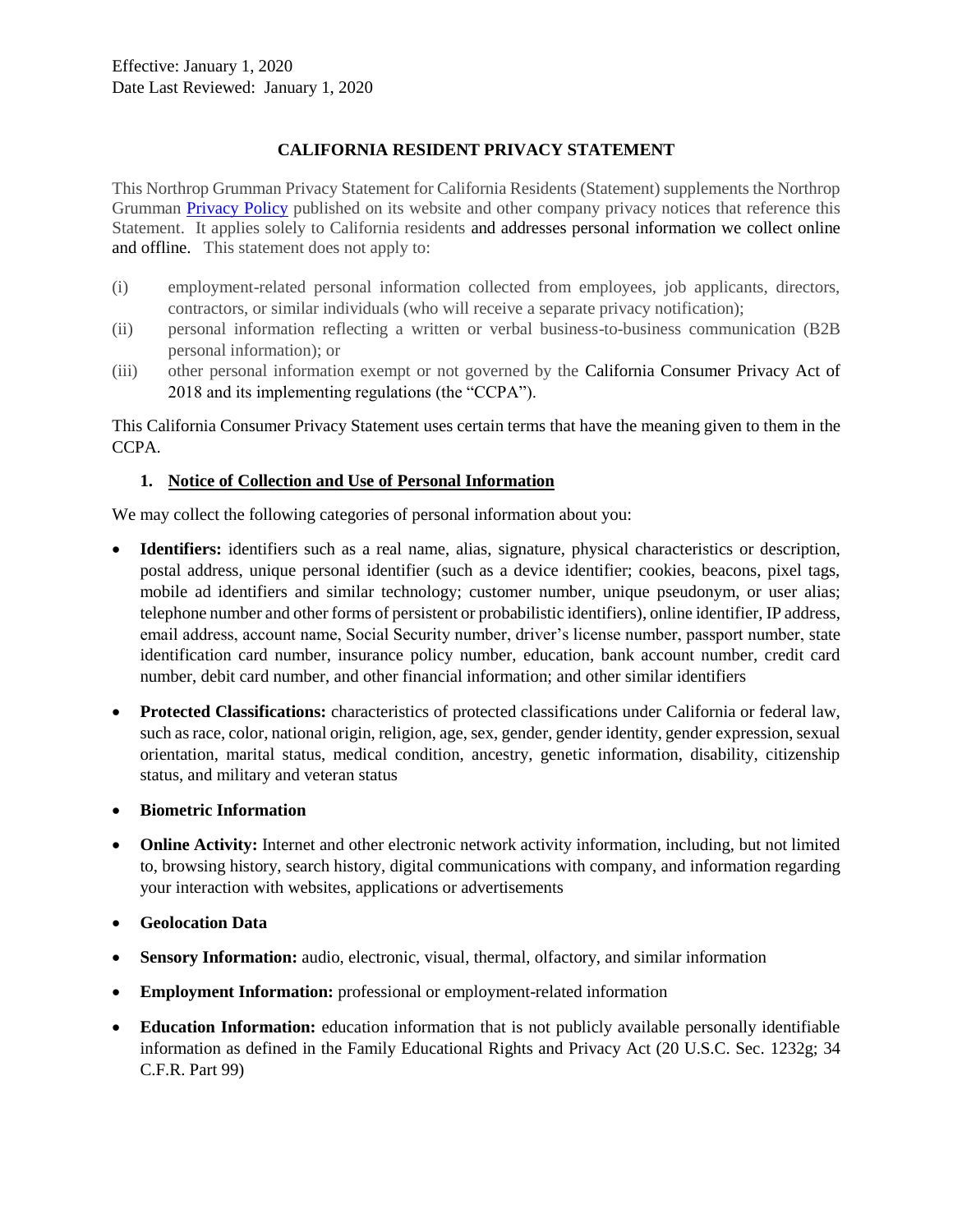• Inferences: inferences drawn from any of the information identified above to create a profile about you reflecting your preferences, characteristics, psychological trends, predispositions, behavior, attitudes, intelligence, abilities, and aptitudes.

We may use such categories of personal information for certain commercial purposes and business purposes specified under the CCPA, including as described in this table:

| <b>Purposes</b>                                                                                                                                                                                                                                                                                                                                                 | <b>Categories of Personal Information</b>                                                                                                                                                                          |
|-----------------------------------------------------------------------------------------------------------------------------------------------------------------------------------------------------------------------------------------------------------------------------------------------------------------------------------------------------------------|--------------------------------------------------------------------------------------------------------------------------------------------------------------------------------------------------------------------|
| To provide products and services                                                                                                                                                                                                                                                                                                                                | Identifiers; Protected Classifications;<br>Biometric<br>Information; Online Activity; Geolocation Data;<br>Sensory Information; Employment Information;<br><b>Education Information and Inferences</b>             |
| To fulfill the reason you provided the<br>information                                                                                                                                                                                                                                                                                                           | Identifiers; Protected Classifications;<br>Biometric<br>Information; Online Activity; Geolocation Data;<br>Sensory Information; Employment Information;<br><b>Education Information and Inferences</b>             |
| To provide you with support and to respond to<br>your requests or inquiries, including to<br>investigate and address any concerns and<br>monitor and improve our responses                                                                                                                                                                                      | Identifiers; Protected Classifications; Online Activity;<br>Geolocation Data; Sensory Information; Employment<br>Information; Education Information and Inferences                                                 |
| To operate, evaluate and improve our business<br>(including developing new products<br>and<br>services; enhancing and<br>improving<br>our<br>services;<br>products<br>and<br>managing<br>our<br>communications; analyzing our products,<br>services and communications; and performing<br>accounting, auditing, data analytics and other<br>internal functions) | Identifiers; Protected Classifications;<br>Biometric<br>Information; Online Activity; Geolocation Data;<br>Sensory Information; Employment Information;<br><b>Education Information and Inferences</b>             |
| undertake<br>internal<br>To<br>research<br>for<br>technological development and demonstration                                                                                                                                                                                                                                                                   | Identifiers; Protected<br>Classifications;<br>Biometric<br>Information; Online Activity; Geolocation Data;<br>Sensory Information; Employment Information;<br><b>Education Information and Inferences</b>          |
| To protect against, identify and prevent<br>cybersecurity and other security<br>events,<br>espionage, fraud and other unlawful activity,<br>claims and other liabilities; and prosecuting<br>those responsible                                                                                                                                                  | Identifiers; Protected Classifications; Biometric<br>Information; Online Activity; Geolocation Data;<br>Sensory Information; Employment<br>Information;<br><b>Education Information and Inferences</b>             |
| To comply with and enforce applicable legal<br>requirements, contractual obligations, relevant<br>industry standards and our policies                                                                                                                                                                                                                           | Classifications;<br>Identifiers;<br>Protected<br>Biometric<br>Information; Online Activity; Geolocation Data;<br>Employment<br>Sensory Information;<br>Information;<br><b>Education Information and Inferences</b> |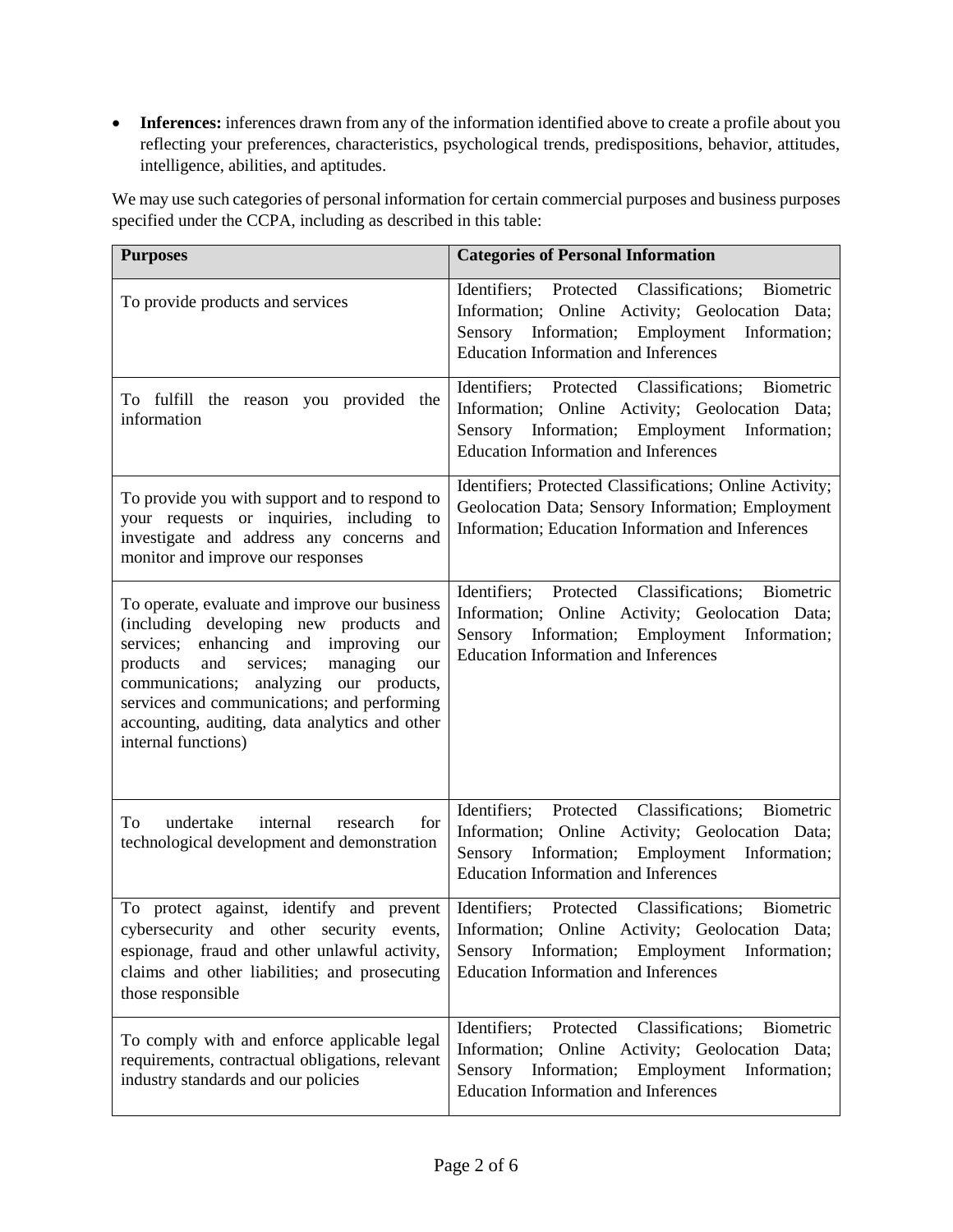| To respond to law enforcement requests                                                                                                                                                                                                                                                                                                | Identifiers; Protected Classifications; Biometric<br>Information; Online Activity; Geolocation Data;<br>Sensory Information; Employment Information;<br><b>Education Information and Inferences</b>    |
|---------------------------------------------------------------------------------------------------------------------------------------------------------------------------------------------------------------------------------------------------------------------------------------------------------------------------------------|--------------------------------------------------------------------------------------------------------------------------------------------------------------------------------------------------------|
| To evaluate or conduct a merger, divestiture,<br>restructuring, reorganization, dissolution, or<br>other sale or transfer of some or all of our<br>assets, whether as a going concern or as part of<br>bankruptcy, liquidation, or similar proceeding,<br>in which personal information held by us is<br>among the assets transferred | Biometric<br>Identifiers; Protected Classifications;<br>Information; Online Activity; Geolocation Data;<br>Sensory Information; Employment Information;<br><b>Education Information and Inferences</b> |

## **2. Our Prior Collection, Use and Disclosure of Personal Information**

We may have collected and used your personal information, as described in section 1 above, during the 12month period prior to the effective date of this California Consumer Privacy Statement. For the personal information collected during that timeframe, we describe below: (a) the categories of sources from which we may have obtained the personal information, (b) the categories of third parties with whom we may have shared the information, (c) the categories of personal information we may have sold, if any, and (d) the categories of personal information we may have disclosed for a business purpose.

### *a. Sources of Personal Information*

We may have obtained personal information about you from various sources, including as described below.

| <b>Categories of Sources of Data Collection</b>                               | <b>Categories of Personal Information</b>                                                                                                                                                         |
|-------------------------------------------------------------------------------|---------------------------------------------------------------------------------------------------------------------------------------------------------------------------------------------------|
| Directly from you (such as when you provide                                   | Identifiers; Protected Classifications; Biometric                                                                                                                                                 |
| identifiers to gain access to one of our facilities)                          | Information; Online Activity; Geolocation Data;<br>Sensory Information; Employment Information;<br><b>Education Information</b>                                                                   |
| Indirectly from you (such as when our security<br>cameras capture your image) | Identifiers; Protected Classifications; Biometric<br>Information; Online Activity; Geolocation Data;<br>Sensory Information                                                                       |
| From your devices (such as when you browse or<br>use our website)             | Identifiers; Online Activity; Geolocation Data                                                                                                                                                    |
| Our subsidiaries                                                              | Identifiers; Protected Classifications; Biometric<br>Information; Online Activity; Geolocation Data;<br>Sensory Information; Employment Information;<br><b>Education Information</b> ; Inferences |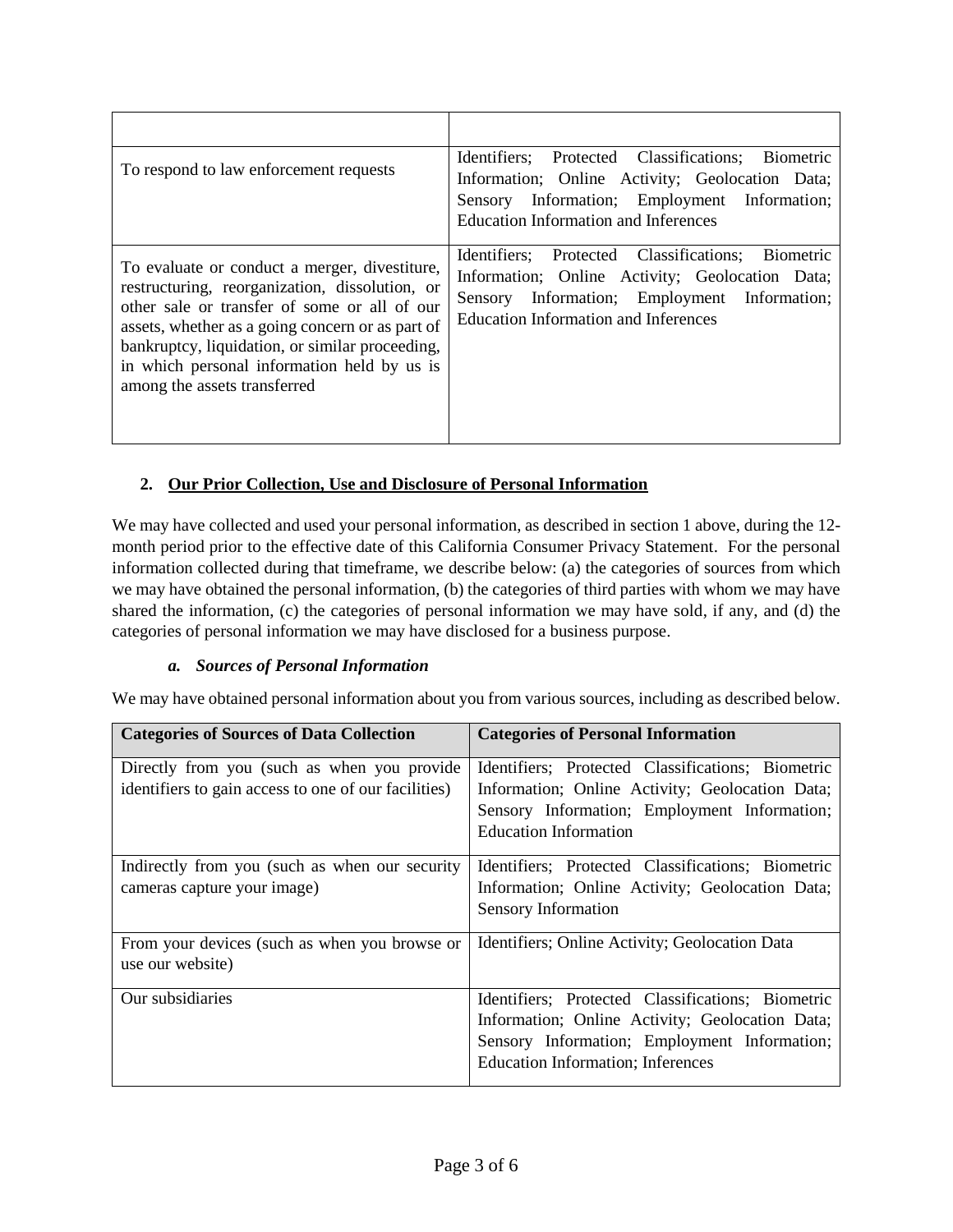| Vendors who provide services on our behalf                                    | Identifiers; Online Activity; Geolocation Data;<br>Sensory Information                                                                                                                           |
|-------------------------------------------------------------------------------|--------------------------------------------------------------------------------------------------------------------------------------------------------------------------------------------------|
| Our customers and business partners (such as<br>subcontractors and suppliers) | Identifiers; Protected Classifications; Biometric<br>Information; Online Activity; Geolocation Data;<br>Sensory Information; Employment Information;<br><b>Education Information</b>             |
| Government agencies, law enforcement, courts<br>and regulators                | Identifiers; Protected Classifications; Biometric<br>Information; Online Activity; Geolocation Data;<br>Sensory Information; Employment Information;<br><b>Education Information; Inferences</b> |
| Cybersecurity information sharing resources                                   | Identifiers; Protected Classifications; Biometric<br>Information; Online Activity; Geolocation Data;<br>Sensory Information; Employment Information;<br><b>Education Information</b>             |
| Social networking services                                                    | Identifiers; Protected Classifications; Biometric<br>Information; Online Activity; Geolocation Data;<br>Sensory Information; Employment Information                                              |
| Public databases                                                              | Identifiers; Protected Classifications; Biometric<br>Information; Sensory Information; Employment<br>Information                                                                                 |

# *b. Sharing of Personal Information*

We may have shared your personal information with certain categories of third parties, including as described below.

| <b>Categories of Third Parties</b>           | <b>Categories of Personal Information</b>                                                       |
|----------------------------------------------|-------------------------------------------------------------------------------------------------|
| Our subsidiaries                             | Identifiers; Protected Classifications; Biometric                                               |
|                                              | Information; Online Activity; Geolocation Data;<br>Sensory Information; Employment Information; |
|                                              | <b>Education Information</b> ; Inferences                                                       |
| Vendors who provide services on our behalf   | Identifiers; Protected Classifications; Biometric                                               |
|                                              | Information; Online Activity; Geolocation Data;                                                 |
|                                              | Sensory Information; Employment Information;                                                    |
|                                              | <b>Education Information</b> ; Inferences                                                       |
| Our customers and business partners (such as | Identifiers; Protected Classifications; Biometric                                               |
| subcontractors and suppliers)                | Information; Online Activity; Geolocation Data;                                                 |
|                                              | Sensory Information; Employment Information;                                                    |
|                                              | <b>Education Information; Inferences</b>                                                        |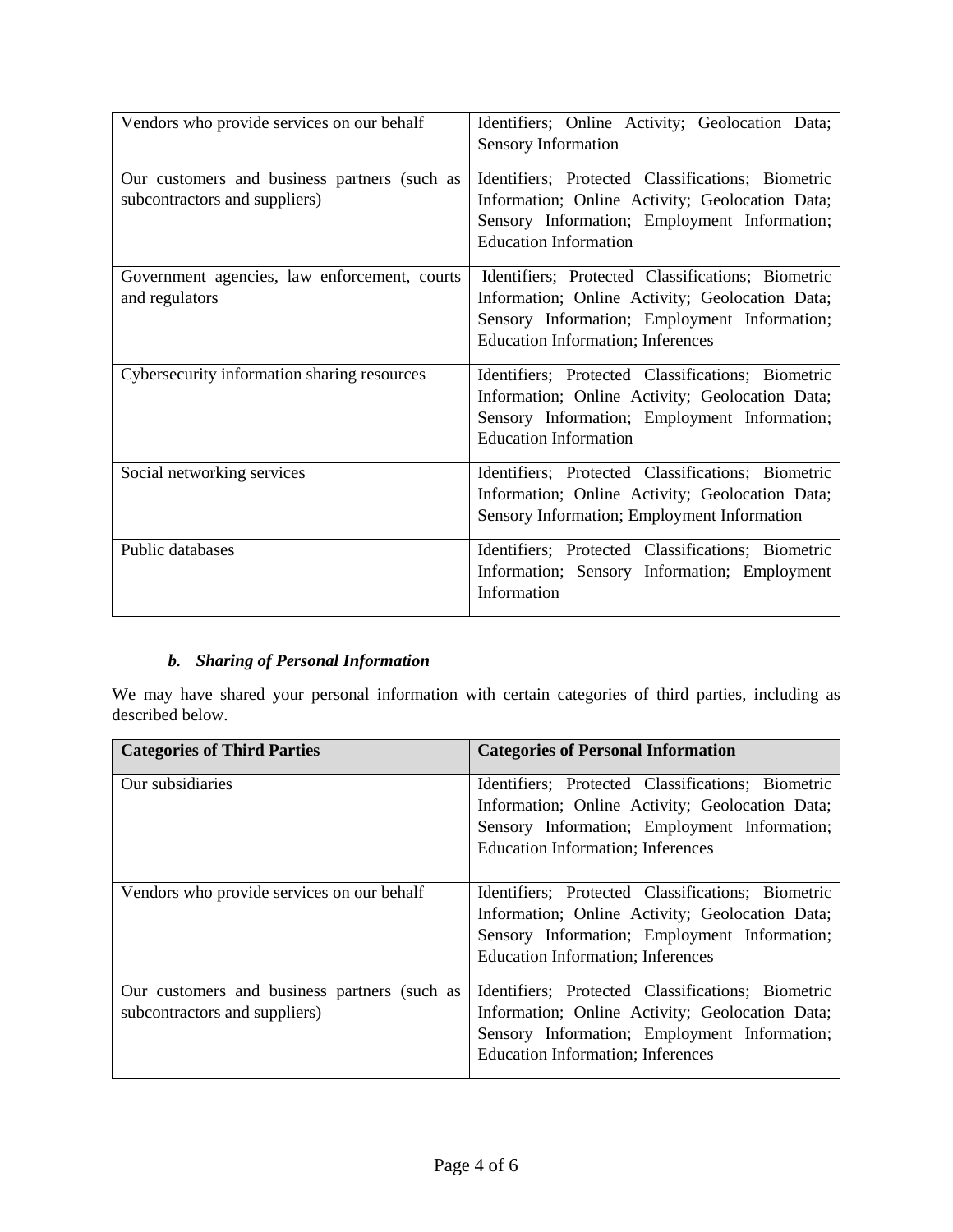| Participants in cyber<br>security information<br>resources (when related to a cyber threat<br>indicator) | Identifiers; Protected Classifications; Biometric<br>Information; Online Activity; Geolocation Data;<br>Employment Information; Education Information;<br><b>Inferences</b>                       |
|----------------------------------------------------------------------------------------------------------|---------------------------------------------------------------------------------------------------------------------------------------------------------------------------------------------------|
| Government agencies, law enforcement, courts<br>and regulators                                           | Identifiers; Protected Classifications; Biometric<br>Information; Online Activity; Geolocation Data;<br>Sensory Information; Employment Information;<br><b>Education Information; Inferences</b>  |
| Third parties in the event of a corporate<br>transaction, such as an acquisition                         | Identifiers; Protected Classifications; Biometric<br>Information; Online Activity; Geolocation Data;<br>Sensory Information; Employment Information;<br><b>Education Information</b> ; Inferences |

### *c. Sale of Personal Information*

We do not sell your personal information in exchange for monetary compensation or other valuable consideration.

### *d. Disclosure of Personal Information for a Business Purpose*

We may have disclosed to third parties for a business purpose certain categories of personal information, including: Identifiers, Protected Classifications, Biometric Information, Online Activity, Geolocation Data, Sensory Information, Employment Information, Education Information, and Inferences.

## **3. Your California Consumer Privacy Rights**

If you are a California resident, the CCPA provides you with specific rights regarding your personal information. This section describes your CCPA rights and explains how to exercise those rights. We do not provide these rights for employment-related or B2B personal information.

### *Rights to Access to Specific Personal Information*

You have the right under the CCPA to request that we disclose certain information to you about our collection and use of your personal information over the past 12 months. If you submit a verifiable request for any of the following data, consistent with the CCPA, we will disclose the following:

- The categories of personal information we collected about you.
- The categories of sources for the personal information we collected about you.
- Our business or commercial purpose for collecting that personal information.
- The categories of third parties with whom we share that personal information.
- The specific pieces of personal information we collected about you.
- If we disclosed your personal information for a business purpose, the categories of personal information that were disclosed for such purpose.

*Note: Because we do not sell personal information, we have not listed the CCPA rights to request CCPA*